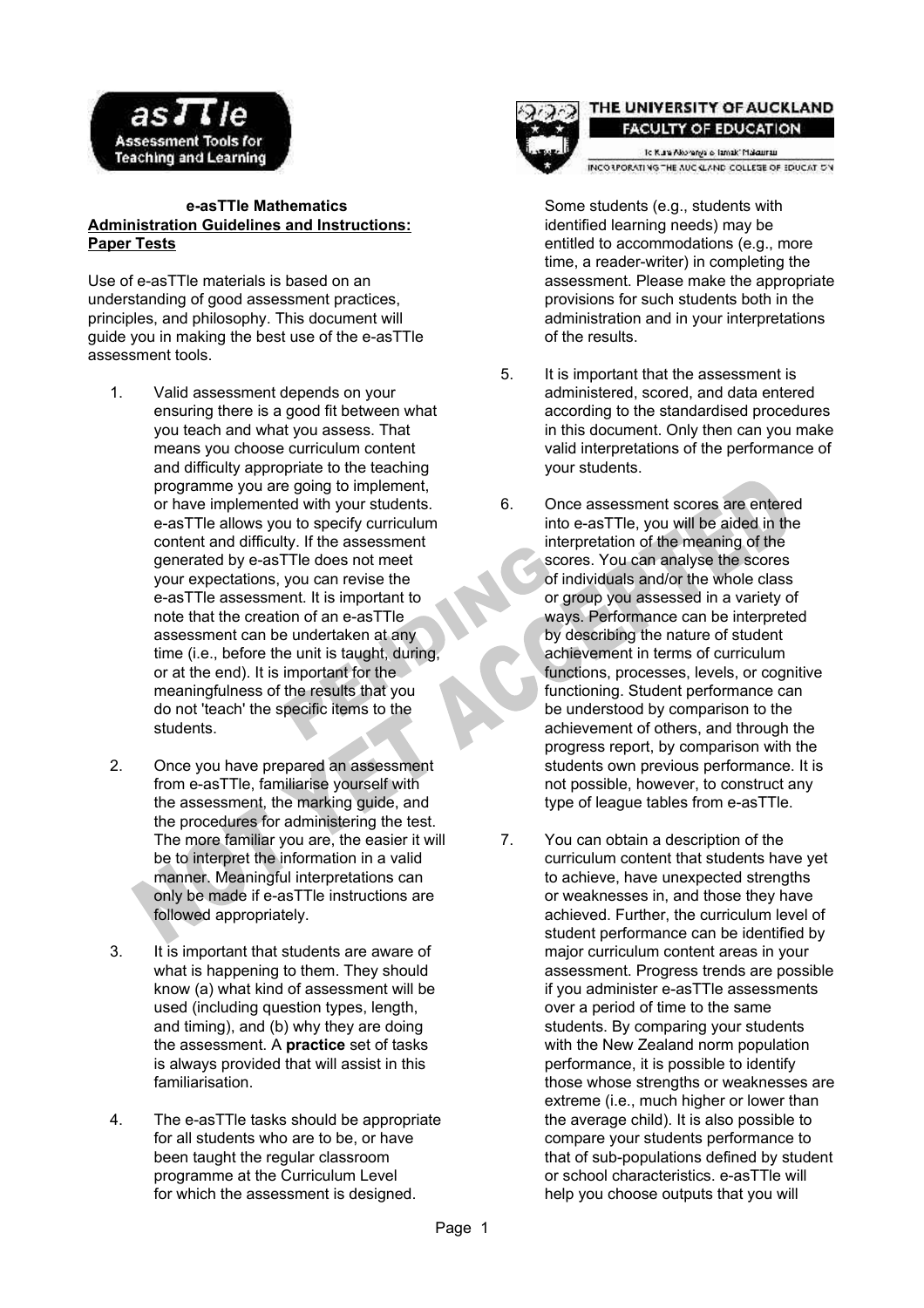

find helpful in the teaching and learning process, and will guide you to further resources in the curricula areas that you have chosen to assess.

- 8. Remember that e-asTTle assessments provide a one-off snapshot of student achievement. Once you have interpreted the meaning of the e-asTTle scores, you should triangulate with other information you have already obtained from other assessments such as observation, class work, or other diagnostic tools. You need to exercise your professional judgement in determining whether the e-asTTle interpretation supports or challenges what you already know about an individual student or group of students. This may mean you have to collect some more data to determine if interpretations are valid or appropriate. For example, you will want to know if a gap was because of lack of knowledge or ability, to poor physical or emotional health on the day, or to insufficient teaching of the curricula areas.
- 9. Once you have interpreted and evaluated the information provided by e-asTTle, you may want to put it to use in your instructional programme. You may wish to (a) change the content of what you teach, (b) alter your teaching methods, or (c) refer to the web sites indicated via the e-asTTle What next for further teaching aids.
- 10. You may want to record and report the e-asTTle results, the interpretation you made, and your instructional response so that you can better communicate with your fellow teachers and mentors, the parents of your students, your colleagues, and your students. e-asTTle records the results and provides a range of useful reports that you may want to print off to enable such communication. This information can also be exported to school management systems.
- 11. Should you require further guidance in understanding or using these recommendations, assistance can be found under the HELP section of e-



### THE UNIVERSITY OF AUCKLAND **FACULTY OF EDUCATION**

To Kuna Alkoranga is Tamak' Makaumau INCO LPORATING THE AUC CLAND COLLEGE OF EDUCATION

asTTle, on the e-asTTle website (on the internet at http://e-asTTle.tki.org.nz), from your local Assessment to Learn (AtoL) professional development provider, or from the Ministry of Education Sector Service Desk (Tel: 0800 225 5428, then select Option 2 for e-asTTle).

# **Special Instructions:**

e-asTTle Mathematics tests are designed to take between 12 and 60 minutes. This does not include the time taken for filling in the demographic page, the cover, or the practice questions. For longer tests (say, 40 minutes or more), it may be advisable to break the time allowed into two separate sessions. If this is done, do not allow students to review questions answered in the first session. A blank page inserted into the script about half way through will act as a marker for this purpose. As this is a deviation from the normal procedure, teachers should take this into account when interpreting the results.

Equipment: Ensure students have access to rulers, pencils, erasers, compasses, and protractors. easTTle Mathematics tests for Levels 2 to 4 DO NOT require calculators. Tests that include Levels 5 and 6 DO require the use of calculators.

Answer Images: A number of questions require complex answers that cannot be easily described. A set of drawn answer images will be inserted in the Marking Guide where appropriate.

### **Image Accuracy**

The e-asTTle materials have been designed to be of a fixed size for both onscreen and paper delivery. Sometimes, the browser you use, the printer and Acrobat settings can change the size of images. There are a number of items that require students to measure accurately. Use the calibration guide below (Figure 1) to be sure that e-asTTle images are being printed at the correct size.

If your printer does not render the images on the test calibration page at the required sizes then you should seek assistance with your printing before administering an e-asTTle test. If this does not produce the image correctly sized, you will have to measure the image as printed yourself, and use the Marking Guide as an indication of the degree